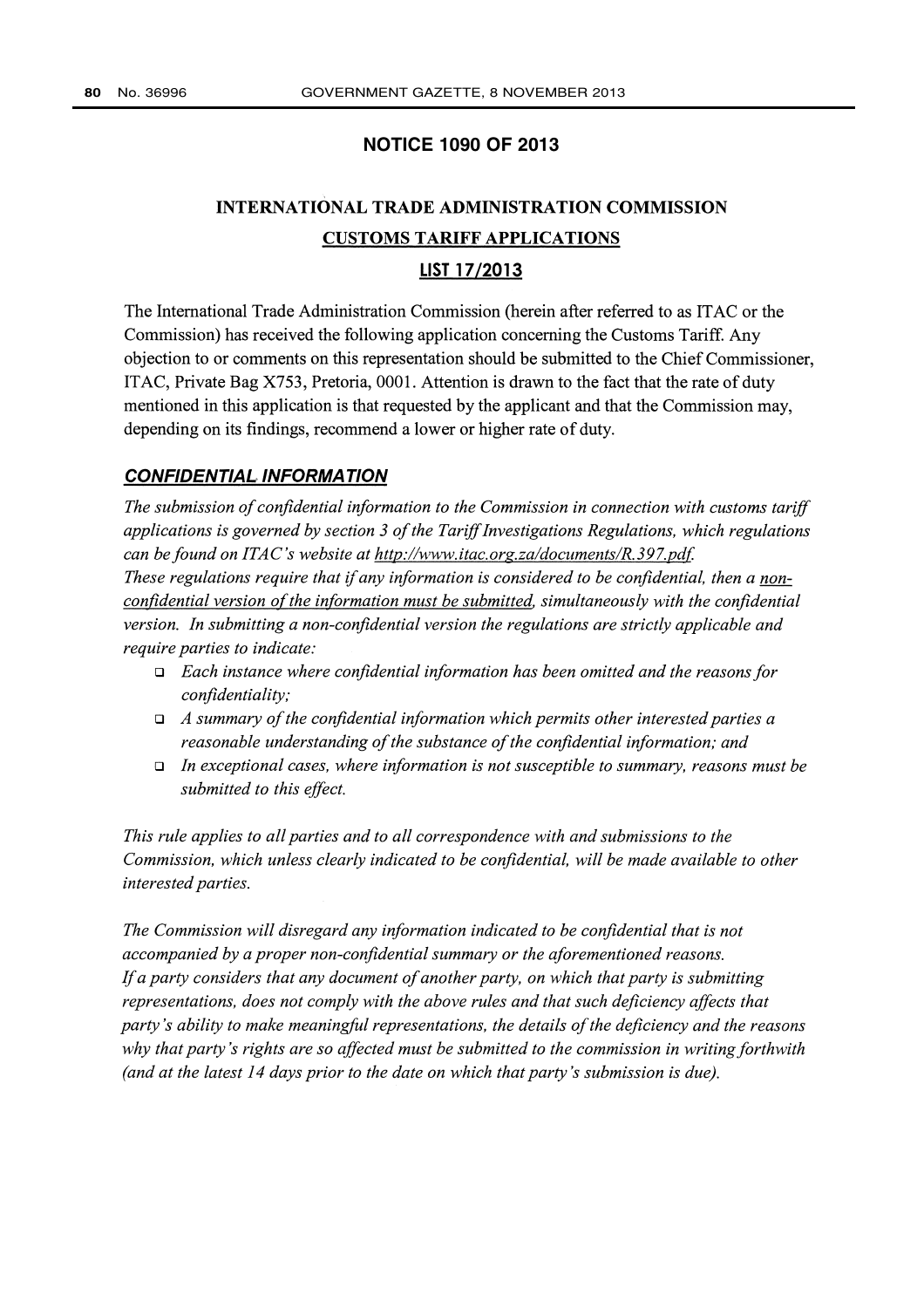Failure to do so timeously will seriously hamper the proper administration of the investigation, and such party will not be able to subsequently claim an inability to make meaningful representations on the basis of the failure of such other party to meet the requirements.

#### **CORRECTION NOTICE**

In the application by the South African Revenue Service (SARS) as published in Notice 860 of 23 August 2013, the omission of the word "windows" and the inclusion of the phrase "of base" metal" on tariff subheadings 8302.41.10 and 8302.42.10 were erroneous. Therefore, the application should read as follows:

#### AMENDMENT OF TARIFF SUBHEADINGS 8302.30.30, 8302.41.10 AND 8302.42.10.

#### With regards to tariff subheading 8302.30.30:

- By the deletion of "Fittings of iron, steel or copper, commonly used in the manufacture of windows, doors and door frames (excluding window opening mechanisms), of base metal"; and
- The insertion of "Fittings of iron, steel or copper, (excluding window opening mechanisms) for windows, doors and door frames."

#### With regards to tariff subheading 8302.41.10:

- By the deletion of "Fittings of iron, steel or copper, commonly used in the manufacture of windows, doors and door frames"; and
- The insertion of "Fittings of iron, steel or copper, of a kind solely or principally for windows, doors and door frames."

#### With regards to tariff subheading 8302.42.10:

- By the deletion of "Fittings of iron, steel or copper, commonly used in the manufacture of doors and door frames"; and
- The insertion of "Fittings of iron, steel or copper, of a kind solely or principally for doors and door frames."

#### **Applicant: SARS**

Private Bag 923 Pretoria  $0001.$